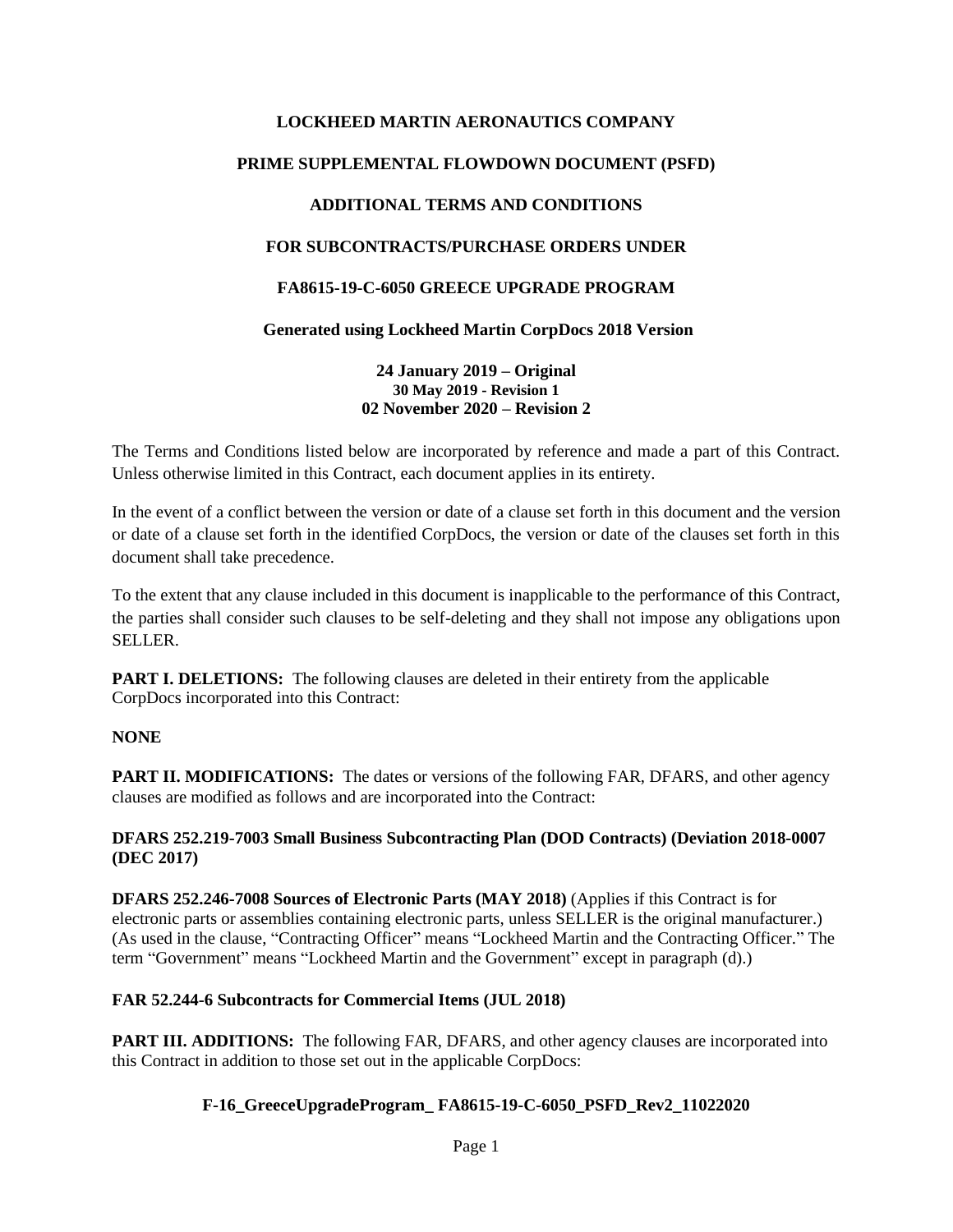**FAR 52.203-17 Contractor Employee Whistleblower Rights and Requirements to Inform Employees of Whistleblower Rights (APR 2014) (**Applies if this Contract exceeds \$150,000; not applicable to Commercial Items as defined in FAR 2.101).

**FAR 52.203-16 Preventing Personal Conflicts of Interest (DEC 2011)** (Applies if this Contract exceeds \$150,000 and if Seller's employees will perform acquisition functions closely associated with inherently governmental functions (i.e., instead of performance only by a self-employed individual). Not applicable to Commercial Items as defined in FAR 2.101)

**FAR 52.229-8 Taxes Foreign Cost-Reimbursement Contracts (MAR 1990)** (In paragraph (b), "Contracting Officer" and "Government of the United States" mean "Lockheed Martin". The blanks in paragraph (b) are completed with "Greece". Not applicable to Commercial Items as defined in FAR 2.101)

**FAR 52.233-3 Alternate I - Protest after Award (JUN 1985)** (Applies to cost reimbursement contracts. "Protest" means "protest under the prime contract," and "Contracting Officer" and "Government" mean "Lockheed Martin." "30 days" is changed to "20 days.")

**DFARS 252.208-7000 Intent to Furnish Precious Metals as Government-Furnished Material (DEC 1991)** (Applies if this Contract involves precious metals.)

**DFARS 252.219-7004 Small Business Subcontracting Plan (Test Program) (APR 2018)** (Applies if SELLER is a participant in the DoD Test Program for the Negotiation of Comprehensive Small Business Subcontracting Plan.)

**DFARS 252.225-7015 Restriction on Acquisition of Hand or Measuring Tools (JUN 2005)** (Applies if this Contract requires the delivery of hand or measuring tools.)

**DFARS 252.225-7027 Restriction on Contingent Fees for Foreign Military Sales (APR 2003)** (The reference to the clause in paragraph (a) means FAR 52.203-5. The blank in paragraph (b)(1) is completed with "the Government of Greece." Subparagraph (b)(2) is deleted.)

**DFARS 252.225-7028 Exclusionary Policies and Practices of Foreign Governments (APR 2003)** (Does not apply for Commercial Items as defined in FAR 2.101.)

**DFARS 252.228-7001 Ground and Flight Risk (JUN 2010)** (In paragraph (a)(1)(i) "this contract" means "the prime contract." The following is added at the beginning of the clause: "Communications between Seller and the Government shall be made through Lockheed Martin. Any equitable adjustment provided for this Clause shall be implemented in this Contract to the extent such adjustment is implemented in the prime contract." Subparagraphs  $(d)(2)(ii)$ ,  $(d)(3)(ii)$  and the last sentence of subparagraph  $(i)(2)$  are deleted. The provision of this clause relating to assumption of risk by the Government is not applicable to Seller unless this contract includes language stating the Government has agreed to assume such risk of loss. Does not apply for Commercial Items as defined in FAR 2.101.)

**DFARS 252.234-7004 Cost and Software Data Reporting System (NOV 2014)** (Applies if this Contract exceeds \$50,000,000. In paragraph (b), "Government" means "Lockheed Martin." Not applicable to Commercial Items as defined in FAR 2.101.)

### **F-16\_GreeceUpgradeProgram\_ FA8615-19-C-6050\_PSFD\_Rev2\_11022020**